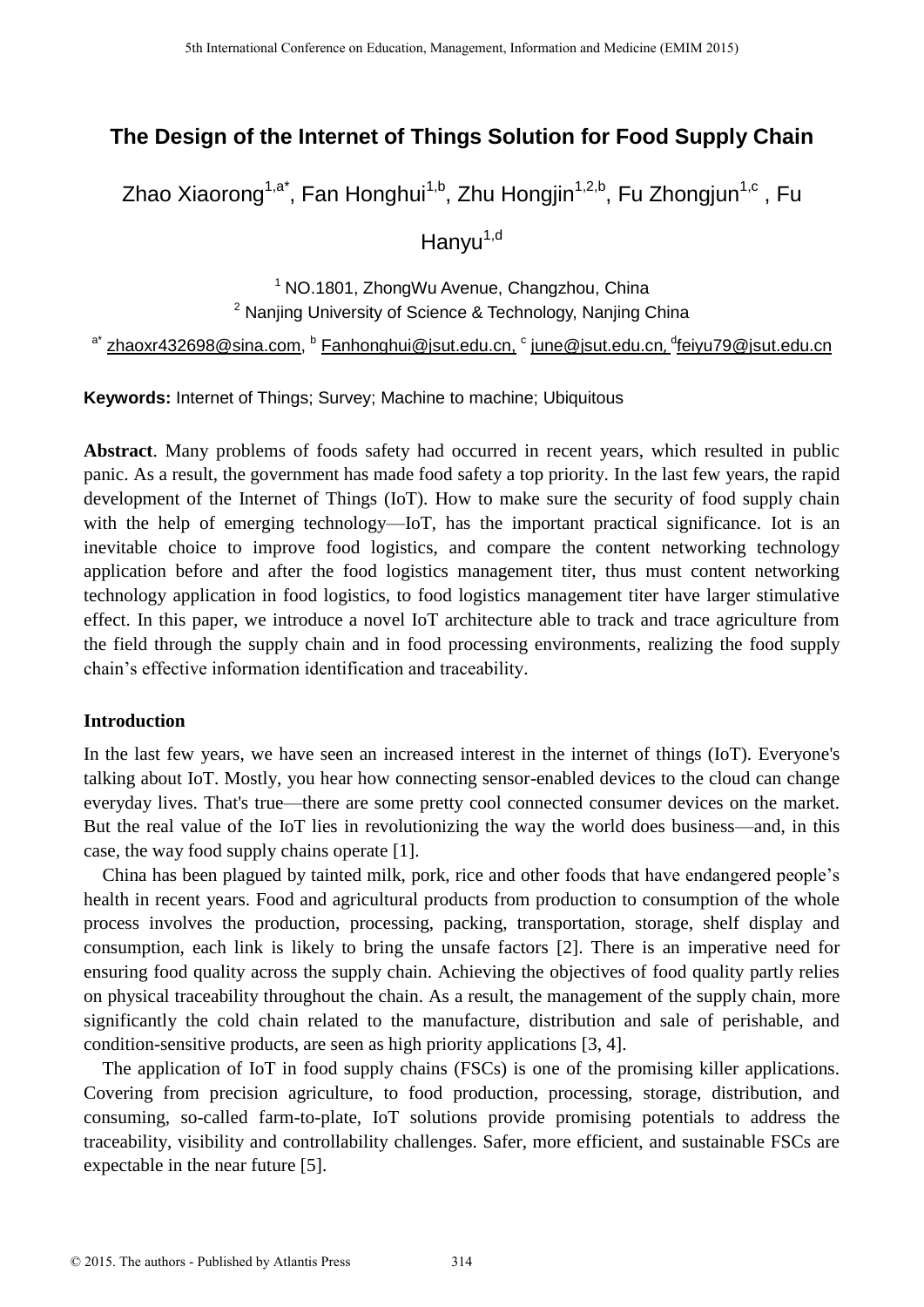## **The IoT enabled food supply chain in action**

As shown in Table 1, definitions of IoT can be found in different researches, such as United States, European, Japan, and China. Although definitions from different organizations are somehow different, the requirements [6] for IoT are essentially the same, such as being able to integrate heterogeneous devices, ubiquitous data exchange, localization and tracking capabilities, and even being able to make the simple decision by themselves [7].

| Organization                  | Web link                                                           |
|-------------------------------|--------------------------------------------------------------------|
| Massachusetts<br>Institute    | of   http://www.autoidlabs.org/                                    |
| Technology                    |                                                                    |
| EPCglobal                     | http://www.gs1.org/epcglobal                                       |
| National Intelligence Council | http://www.fas.org/irp/nic/disruptive                              |
| <b>European Commission</b>    | http://cordis.europa.eu/fp7/ict/enet/home_en.html                  |
| <b>European Commission</b>    | http://www.smart-systems-integration.org/public/internet-of-things |
| Ubiquitous ID Center          | http://www.uidcenter.org/                                          |
| Internet of Things China      | http://www.iotcn.org.cn/                                           |

| Table 1 | The definitions and standards of IoT |
|---------|--------------------------------------|
|---------|--------------------------------------|

The IoT makes possible a new cooperative between food producers, transportation and hospitality/retail companies who can work together as never before to ensure efficient delivery and food safety. With IoT-based business solutions, companies across the supply chain gain the real-time visibility and enable the automated, intelligent actions needed to ensure food is of the highest quality, delivered on time and prepared in optimal settings.



Figure. 1 A whole picture of food supply chains in the era of Internet-of-Things

For instance, food companies that use IoT-connected testing equipment can confirm food quality as it leaves the factory or warehouse. Fleet managers can then leverage the IoT to make sure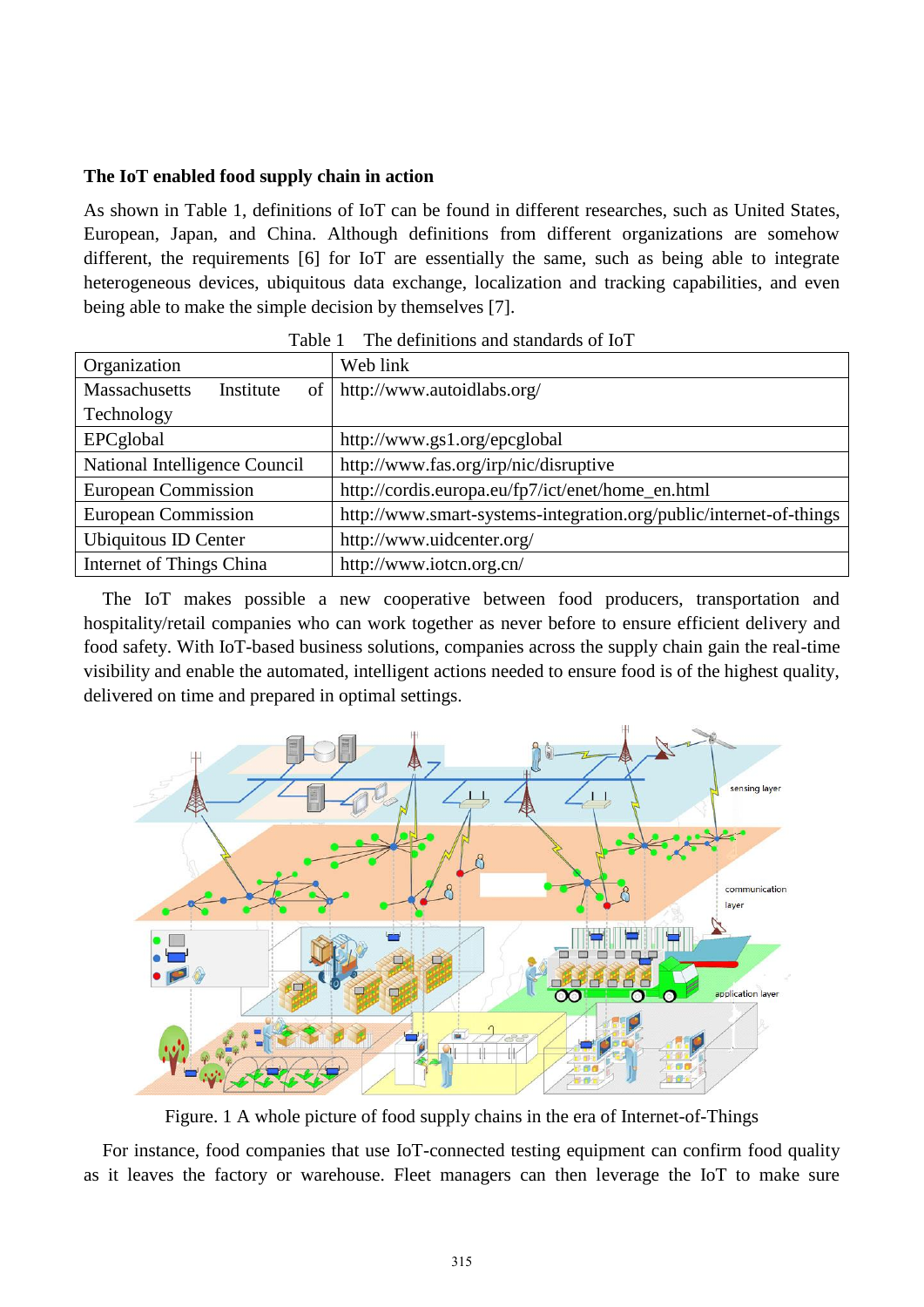temperature sensitive, perishable goods don't go bad in transit through sensor enabled refrigeration systems [8]. Any temperature fluctuations can trigger alerts that automatically adjust the truck's refrigeration. If the system is not able to auto-correct, an alert can be sent to the food supplier, who can replace bad goods before they arrive at the customer's dock. And by using an IoT-based fleet management solution to enable continual visibility into connected trucks, trucking managers can optimize routing and ensure on-time delivery of the new goods via an alternate vehicle. In the end, the customer receives quality goods on time and is never aware there was an issue. Plus, the sensor-enabled refrigeration system can send alerts to the manufacturer, pinpointing the exact part that broke down and facilitating faster replacement and fixes [9].

Today's typical FSC is a distributed system with large geographical and temporal scale, complex operation processes, and diverse technical requirements. It is impossible to map it into the virtual world without classification and formalization. We have abstracted the real FSCs into 5 scenarios: Produce, Store, Transport, Sell and Consume. A scenario is the abstraction of a class of similar deployment environments. It is not always equal to one transaction step in real business process; instead it may correspond to multiple transaction steps or a part of a single transaction step. Any real FSC can be composed by all or a part of the 5 scenarios under certain orders and topology.

As shown in Fig. 1, a typical IoT solution for a FSC comprises: a series of field devices (WSN nodes, RFID readers/tags, user interface terminals, etc.), a backbone system (databases, servers, and many kinds of terminals connected by distributed computer networks, etc.); and a series of heterogeneous wired and wireless communication infrastructures (WiFi, cellular, satellite, power line, Ethernet, etc). Due to its ubiquitous connectivity, all physical entities of field devices and backbone equipments can be distributed throughout the entire FSC. The vast amount of raw data is extracted and fused into high level and directly usable information for decision support systems (DSS).



Figure. 2 The food supply chain traceability system model based on Internet of things

The food supply chain traceability system model can be seen in Fig.2. We have developed a platform that comprise three layers: sensing layer, communication layer and application layer.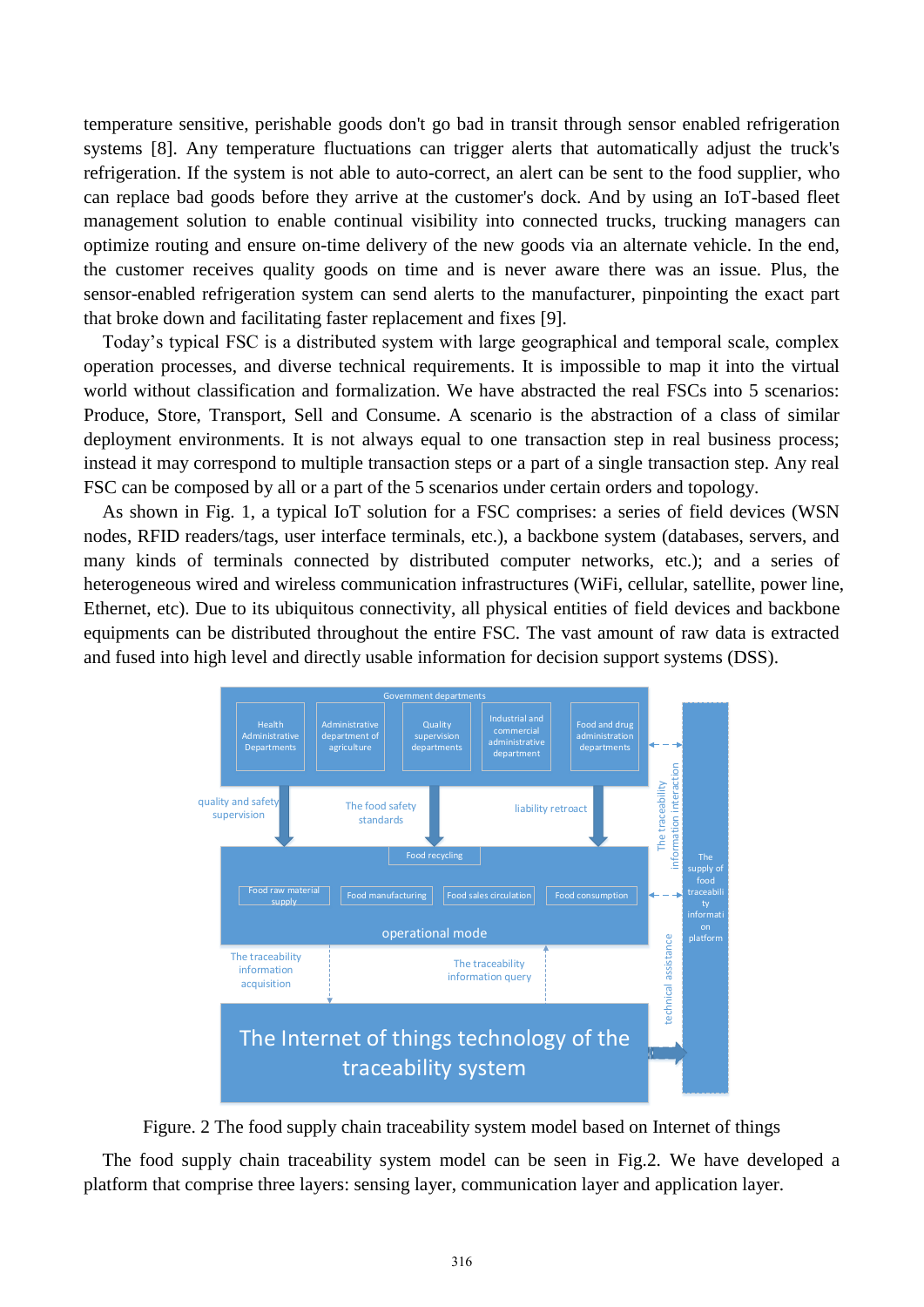The sensing layer is designed to monitor the condition of crops and livestock on farms and in the supply chain with different automatic identification and data capture technologies, based on cost-effectiveness. RFID tags, for example, can be used to identify swine and cattle, as well as cases of high-value meats and fruits [10]. Cases of low-cost fruits can be tracked using 1-D or 2-D bar codes. Wireless sensor networks can monitor temperature, humidity, carbon dioxide, heavy metals and other environmental conditions in fields, greenhouses and housing for swine and cattle, as well as perishable items during transport.

The communication layer is designed to allow various stakeholders to access supply chain information. We set up an IoT architecture based on Object Name Service (ONS), so information can be captured and stored on the Web. Currently, the system tracks by lot level, but it will be able to manage goods at the item level using unique identifiers, such as a Serialized Global Trade Item Number or Global Individual Asset Identifier.

The application layer provides the functionalities that are built on top of an implementation of IoT, it will support applications and services that could be used by farmers, retailers, the government, analysts and consumers. It includes a database containing China's food safety regulations. Supply chain partners will be able to analyze data captured from the RFID tags and bar codes to determine product quality and shelf life. Farmers will be able to build their own applications and services we've created some examples, including "my farm," "my crow house," "my supply chain," "tracking and tracing system" and "recall assistant. "Consumers will be able to check product expiration dates, quality guarantee periods, test reports, electronic pedigrees, product photos and videos, and customer evaluations.

The revolution of IoT technologies have brought out great potentials to make today's food supply chain safer, more effective and more sustainable.

#### **Summary**

In this paper, we introduce a novel IoT architecture able to track and trace agriculture from the field through the supply chain and in food processing environments. We proposed to use the IoT technologies to build the food logistics safety tracking system, analyzed the working principles and components of the system and through a series of calculation, obtained the positional, production, and safety information concerning the target food products.

#### **Acknowledgments**

This work was financially supported by National Natural Science Foundation (No.61302124), Scientific Research Foundation of Jiangsu University of Technology (No.KYY13030, KYY14020), the Natural Science Fund of Jiangsu Province (BK20130235), Natural Science Foundation of the Higher Education Institutions of Jiangsu Province (13KJB520006), Natural Science Fund of Changzhou (CJ20140049), Program of six talent tops of Jiangsu Province (DZXX-031), and the Key Laboratory of Cloud Computing & Intelligent Information Processing of Changzhou City under Grant No.CM20123004. The supports are gratefully acknowledged.

### **References**

[1] Jenifer Sunrise Winter: Ethics Inf Technol. Vol.16 (2014) No.1 p.27.